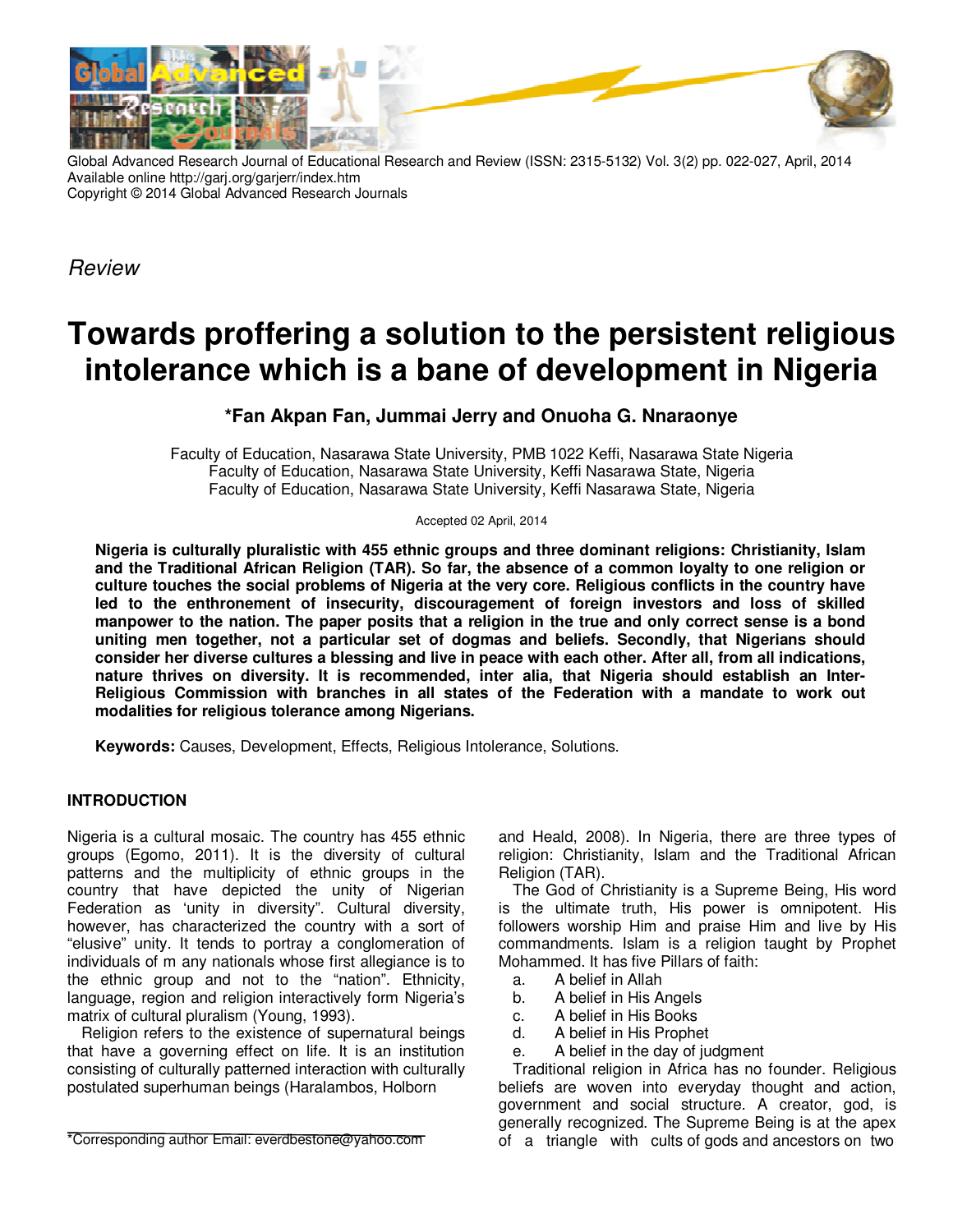sides; magic/religious practices i.e. witchcraft and sorcery form the base. Traditional religion before the advent of Islam and Christianity was part and parcel of the people's culture and consequently, their way of life. It did not require any process of conversion or propagation. People were born into it (Fan, 2003).

Religion plays a key role in establishing social order. In fact one main objective for raising the intensity of religious activities in Nigeria has to do with believers' concern for peace and stability in the community and within the country. Hence, the organizations of open air revivals, vigils or crusades to which people from all walks of life are invited.

According to Fan, Etta and Fan (2004) today, there is a proliferation of churches in Nigeria. A survey by the researchers along five adjoining streets of Mbukpa Area in Calabar South Local Government, Cross River State, Nigeria, revealed a galaxy of churches comprising Brotherhood of the Cross and Star, Glorious Faith Family Ministry, the Redeemed Christian Church of God, Qua Iboe Church Nigeria, The Apostolic Church, Mount of Revelation Zion Church, The Church of the Body of Christ, Assemblies of God, New Covenant Bible Church, Christ Holy Church Nigeria, Destiny Achievers Mission, The Presbyterian Church of Nigeria, Divine Promise Ministry, Pentecostal Assemblies of the World, Restoration Chapel Ministry and Vision Outreach for Christ Mission. Nigerian Moslems have their own factions, though the number is nothing like what Christians might boast; but like some of their Christian sects, some Moslems sects too are or tend to be fanatically sectarian (Agi, 1998).

#### **Religious Intolerance in Nigeria: Nature and Consequences**

Religion is the most universally potent instrument of peaceful co-existence, but ironically, the most abused, manipulated and subverted weapon of deceit, deception, political maneuvering, sowing seed of discord, fanning embers of hostility for putting kith and kin asunder (David, 2000). It is clear that the religion question, according to Audu (2000) has remained one of the most sensitive and volatile issues capable of consuming the country. Sometimes when it pops up it creates some level of insecurity among settler communities resulting into exodus of people from crises areas back to their respective states of origin and other safer places. There have been high degree of intra-sectarian conflicts creating instability and large scale devastation which inhibits meaningful progress and unity in the country. The two organized religions have the tendency to delay national integration because of their negative tendency to create competing social orders and to define the most basic community thereby challenging the national community of Nigeria.

Religious intolerance, according to Fan (2004) is a situation where members of one religious group are not able to accept ways of thinking and behaving which another group may have that are different from theirs. Wherever there is more than one religious group in a place there are usually acts of intolerance, which manifest in the following ways:

(a) Throwing verbal insults at members of a religious group who may be worshipping or walking past;

(b) Attacking with dangerous missiles;

(c) Physical fights;

(d) Denying some religious groups fundamental social services like provision of land to build worship places;

(e) Mutilation in any form of the different religious holy books.

Several theoretical presuppositions have been provided to explain ethnic and religious conflicts in Nigeria. They include the continuance of arbitrary colonial delineation of boundaries that did not recognise ethnic peculiarities, colonial policy of "divide and rule," elite manipulations, struggles for scarce resources, poverty, unemployment, external forces, violations of human rights, military factor, effects of the World Bank and IMF – induced economic policies such as the Structural Adjustment programme (SAP), collapse of traditional values, and effects of urbanization. In essence, understanding or explaining ethno-religious conflicts in Nigeria is a complex one. One of the causal explaining ethno-religious conflicts in Nigeria is the manipulation thesis popularised by Bala Usman and others which posit that it is the elite that manipulate religion to serve their personal interests. They exploit the vulnerability of the poverty-stricken and illiterate masses to whip up religious sentiments which they so cherish in order to unleash violence against their fellow citizens. This postulation also receives strengths from the Marxist idea of religion as "the sign of the oppressed, the opium of the people". Simply put, ethnoreligious conflicts are artificial creations to divert masses' attention from exploitation by the elite class. There is the economic decline of the 1980s which led to the introduction of Structural Adjustment Programme (SAP). The International monetary Fund and World Bank enunciated economic policies that created hardship, unemployment, anger and frustration. Many people suddenly turned to religion for solace as religion provided the new alternative, though not without its excesses. This, to some extent, has led to religious extremism, fanaticism and intolerance (Akinsanya, Wilson, Tanimu and Lawal, 2014)

The causes of religious intolerance, according to this paper, include:

- 1. Religious bigotry<br>2. Religious indoctri
- Religious indoctrination
- 3. Factionalism within a religious group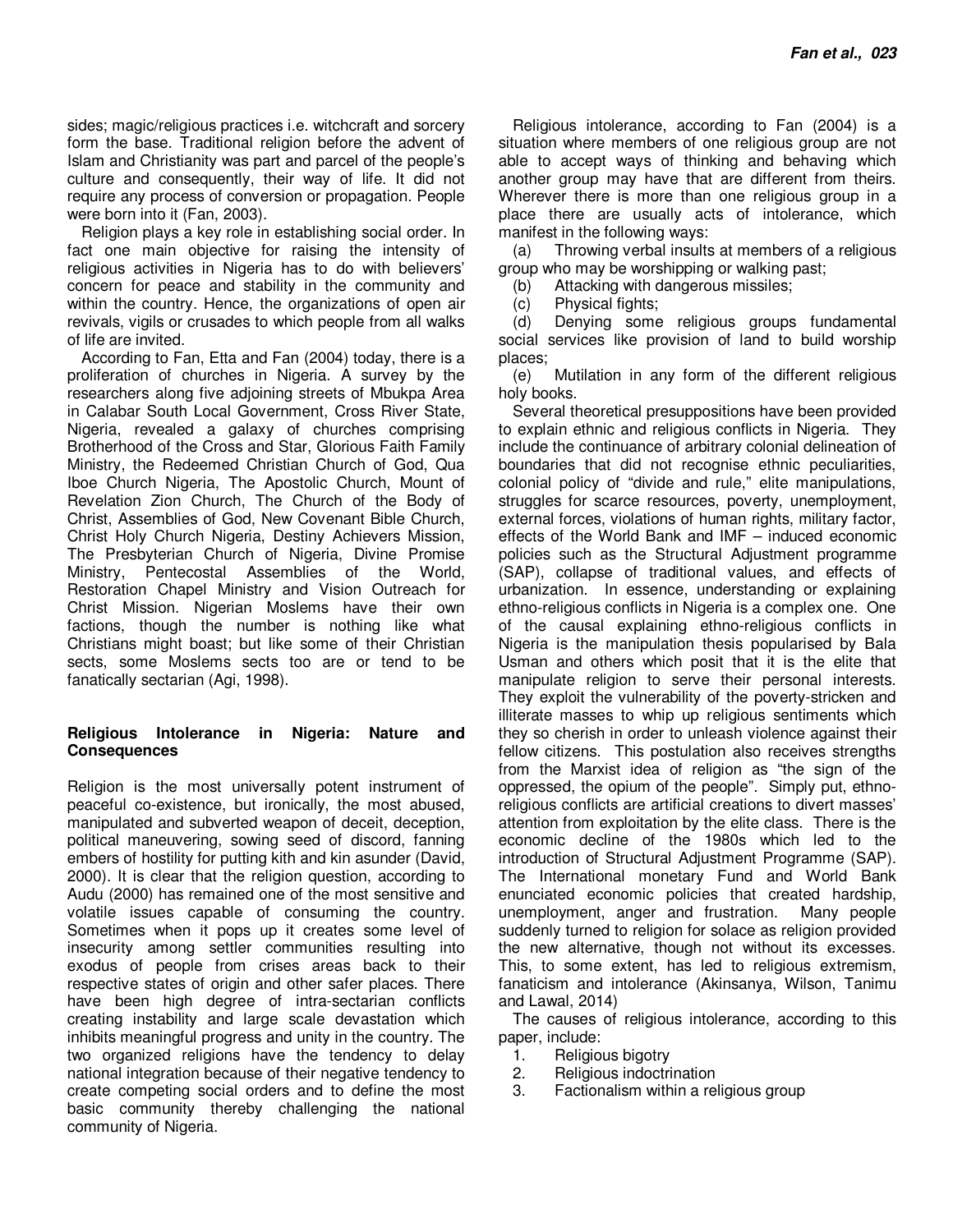4. Power tussles

5. Ignorance and misunderstanding of the central teaching and practices of the different religions.

6. Government interference in religious matters. A religious conflict can be brought about by religious intolerance. That is, when one religious group is unable to accept the beliefs, values and practices of another religious group, it breeds acts of intolerance and subsequently conflict. A religious conflict can be defined as a disagreement, quarrel or fight between two opposing religious groups or factions of a religious group.

Olu-Adeyemi (2006) reveals that about forty ethnoreligious clashes happened between May 1999 and September 2000, thus signalling an average of one bloody clash per month since the return to democracy. An attempt is made below to showcase these occurrences.

• May 30-June 9, 1999: Renewed Warri communal clash in Delta State.

• July 18, 1999: Oodua People's Congress and Hausa traders clashed at Sagamu, Ogun State.

• November 25, 1999: Communal clash in Lagos between Oodua People's Congress and Hausa traders.

• January 25, 2000: Communal clash in Brass Local Government area of Bayelsa State.

• January 29, 2000: Communal Clash in Etsako Local Government Area of Edo State.

• January 30, 2000: Communal Clash at Etsako Local Government area of Edo State.

• February 2, 2000: Boundary dispute between communities in Akwa Ibom and Cross Rivers State.

• February 21, 2000: Sharia riots in Kaduna

• February 28, 2000: Religious riots in Aba, Abia State, reprisal killing from the Kaduna mayhem.

March 5, 2000: Epoch of Ife-Modakeke war of attrition.

March 16, 2000: Renewed hostilities between the people of Eleme and Okirika in Rivers State.

March 28, 2000: Religious riots in Damboa, Borno State.

• April 8, 2000: Communal clash in Ovia South Local Government area of Edo State.

• May 18, 2000: Local farmers and Fulani cattle rearer's clash in Saki, Oyo State.

• May 23, 2000: Renewed religious riot in Kaduna.

• June 5, 2000: Epoch of the Owo mayhem in Ondo State.

• June 12, 2000: Communal clash in Isoko North Local Government area of Edo State.

• June 23, 2000: Communal clash between the people of Ikot Offiong and Oku-Iboku of Cross River State.

• July 1, 2000: The commencement of communal clash at Ikare Akoko, Ondo State.

• July 21, 2000: Renewed hostilities between the Ijaw and Urhobos in Delta State.

• August 12, 2000: Communal clash in Bendel

Local Government area of Abia State.

• August 22, 2000: Violent clash at Agboma community in Epe Local Government area of Lagos State.

• October 16, 2000: Igbos and Hausa traders clashed at Alaba Rago market area of Lagos state.

• December 11, 2000: Renewed clashes between Ife and Modakeke.

• March 13, 2001: Renewed communal clashes at Ow, Ondo State.

• April 13, 2001: Religious riot in Kano State

May 12, 2001: Communal clash between the Ijaws and Itsekiri of Delta State.

• July 2, 2001: Communal clash between Odimodu and Ogulagba communities of Delta State.

• July 12, 2000: Ethnic violence in Nasarawa State.

• September 7, 2001: Religious clash in Jos, Plateau State.

• September 16, 2001: Religious Riot in Kano

• January 12, 2002: Oodua People's Congress clash at Owo, Ondo State.

• February 2, 2002: Oodua People's Congress and Hausa people clashed at Idi-Araba, Lagos State.

• February 26, 2002: Communal clash between Apprapum and Osatura communities of Cross Rivers State.

March 10, 2002: Egbira youth's revolt on Local Government creation.

March 30-April 2, 2002: All Peoples Party Intra party clash at Ilorin, Kwara State.

• August 31, 2002: Communal clash at Ado-Ekiti

• September 3, 2002: Renewed communal clashes at Owo, Ondo State.

• November 21, 20002: Religious riots in Kaduna State and Abuja

#### **Effects of Religious Conflicts on Nigeria's Development**

People see the concept "development" differently. Here the works of Rodney, Todaro and Smith, and Seers are relevant. According to Rodney (1972) in Fan and Ibiang (2010) development in human society is a many-sided process. At the level of the individual, it implies increased skill and capacity, greater freedom, creativity, selfdiscipline, responsibility and material well-being. Development, according to Todaro and Smith (2003) must be conceived of as a multi-dimensional process involving changes in structures, attitudes and institutions as well as the acceleration of economic growth; the reduction of inequality and eradication of absolute poverty. The three core values of development, these authors submit, are:

i. The ability to provide basic necessities. This entails the increase in the availability and widening the distribution of basic life-sustaining goods such as food,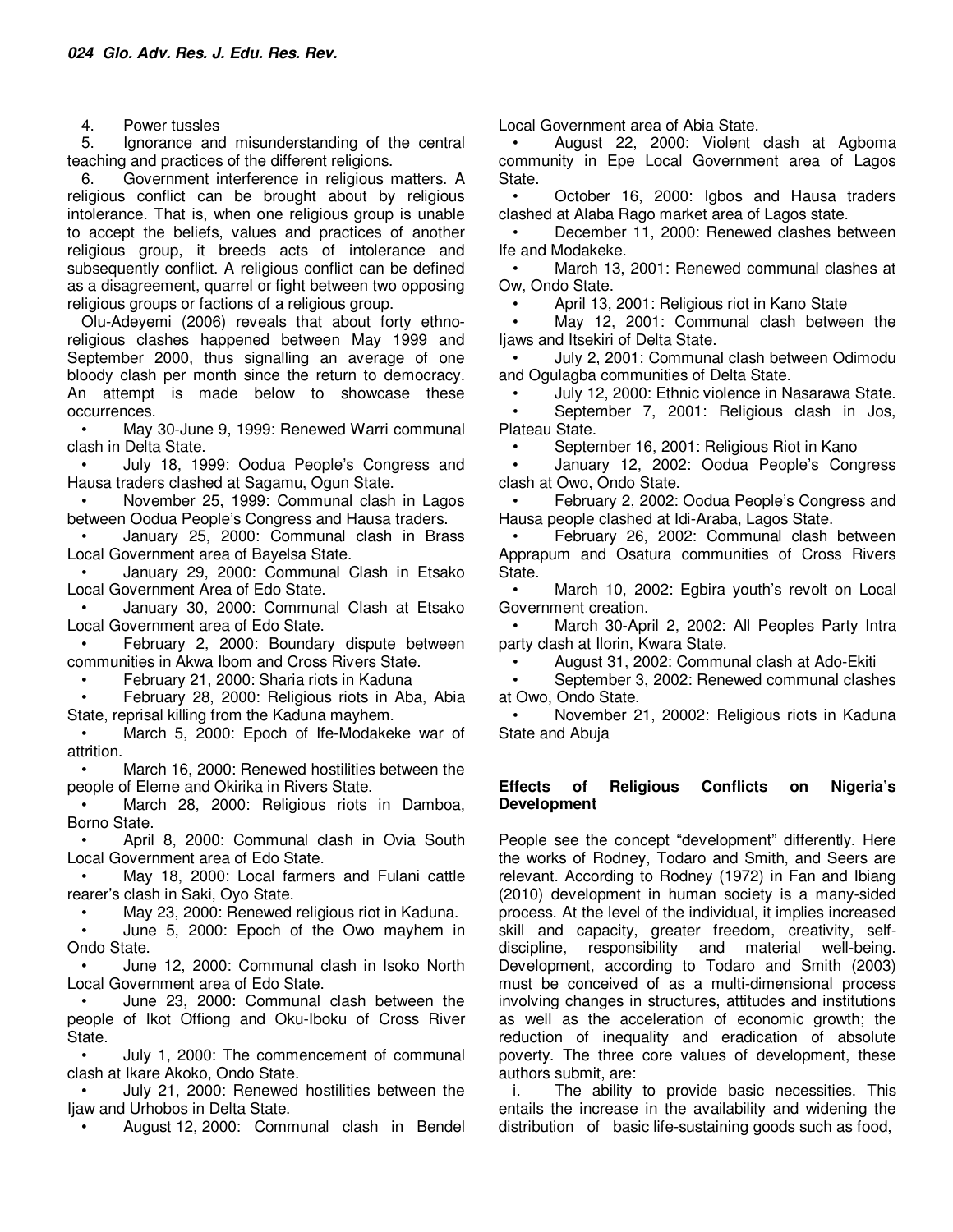**Table 1** Catalogue of Ethno-Religious Violence and its casualties in Nigeria (2000 – 2009)

| Year (A)            | Location (B)                                                          | <b>Principal Source (C)</b>                                                                                                                   | <b>Remarks/Casualties (D)</b>                                    |
|---------------------|-----------------------------------------------------------------------|-----------------------------------------------------------------------------------------------------------------------------------------------|------------------------------------------------------------------|
| 2000                | Northern Nigeria                                                      | Opposition<br>to<br>the<br>introduction<br>of<br>Islamic<br>Sharia Law                                                                        | Thousands killed and properties<br>destroyed                     |
| September, 2001     | Jos, Plateau State                                                    | Christian - Muslim violence,<br>flares after Muslim prayers                                                                                   | Over 1,000 people were killed                                    |
| November, 2002      | Kaduna                                                                | Articles of a newspaper<br>considered blasphemous to<br>the Islamic faith during the<br>Miss World contest in Abuja                           | At least 216 lives were lost                                     |
| May, 2004           | Yelwa, Plateau State                                                  | Street battles by Muslim<br>Fulanis and Christian militia                                                                                     | 630 people were killed                                           |
| February, 2006      | Maiduguri                                                             | Muslim<br>protest<br>against<br>Danish<br>cartoons of the<br>Prophet<br>Mohammed<br>resulting in Muslim and<br>Christian mobs                 | At least 157 people died in a<br>week of rioting                 |
| November, 2008      | Jos, Plateau State                                                    | Disputed local government<br>election triggering clashes<br>Muslim<br>between<br>and<br>Christian gangs                                       | At least 700 people died                                         |
| February 21, 2009   | Bauchi                                                                | Religious fanatics                                                                                                                            | At least 11 people died, churches<br>and mosques were burnt down |
| <b>July, 2009</b>   | Bauchi                                                                | Boko Haram's demand the<br>Sharia<br>adoption<br>of<br>in<br>Northern Nigeria. The Boko<br>Haram suicide bombing still<br>raging on till date | More than 1000 people are killed<br>and over 500 arrested        |
| July 27, 2009       | Maiduguri                                                             | Security forces killing of sect<br>members                                                                                                    | 90 people were killed                                            |
| July 29, 2009       | Yobe state                                                            | Gun battle near the town of<br>Potiskum<br>religious<br>by<br>fanatics                                                                        | At least 33 sect members were<br>killed                          |
| December, 2009      | <b>Bauchi</b>                                                         | Clashes between security<br>forces and members of an<br>Islamic sect armed with<br>machetes                                                   | At least 40 people were killed.                                  |
| January, 2010       | Jos, Plateau State                                                    | between<br>Muslim<br>Clashes<br>and Christian gangs                                                                                           | More than 400 people were killed                                 |
| <b>March</b> , 2010 | DogoNahawa, Zot and<br>Southern<br>Ratsat<br>in<br>Jos, Plateau State | Clashes between Islamic<br>pastoralists and Christian<br>villagers in mostly Christian<br>villages                                            | More than 300 people died                                        |
| December 24, 2010   | Jos, Plateau State                                                    | Bombing by Muslim and<br>Christian youth                                                                                                      | At least 80 people were killed                                   |

**Source** Adetoro and Omiyeya, 2012

shelter, health and protection to all members of the society.

ii. Self-esteem: to be a person. All peoples and societies seek some form of self-esteem although they may call it authenticity, identity, dignity, respect, honour or recognition.

iii. Freedom from servitude: to be able to choose. It gives man the freedom to choose greater leisure, to have more goods and services or to deny the importance of these material wants and live a life of spiritual contemplation.

Seers (1969) in Fan, Edu and Ibiang (2010) best posed the basic questions about the meaning of development by asserting that:

The questions to ask about a country's development are therefore: What has been happening to poverty? What has been happening to unemployment? What has been happening to inequality? If all three of these have declined from high levels, then beyond doubt this has been a period of development for the country concerned. If one or two of these central problems have been growing worse, especially if all three have it would be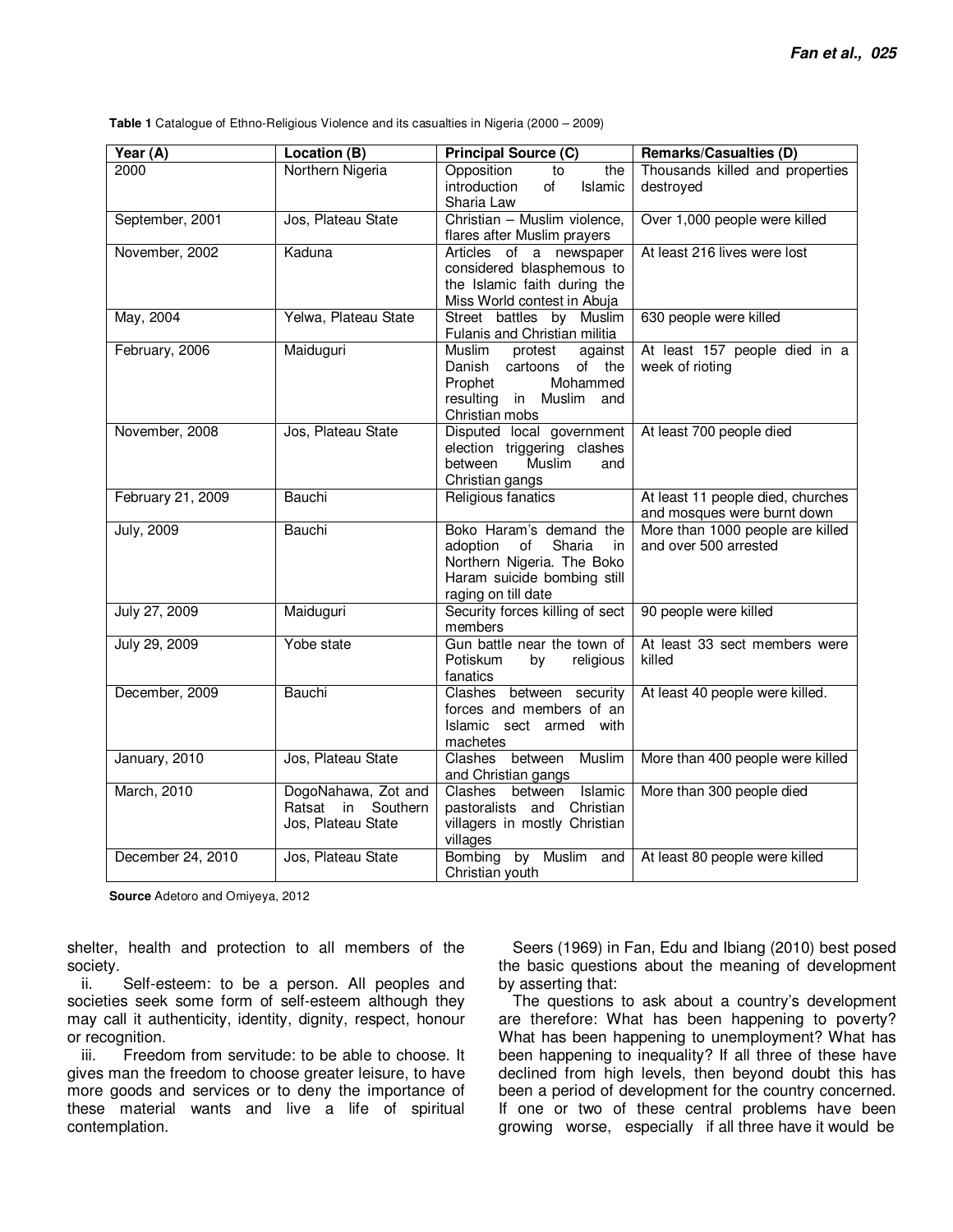strange to call the result "development" even if per capita income doubled (Fan, Edu and Ibiang, 2010).

Indicators of development in a country according to Fan (2003) are:

1. Gross National Product (GNP) or per-capita income provided there is an even spread of the income in a country's population.

- 2. Rate of employment
- 3. Industrialization
- 4. Nutritional status of the citizen
- 5. Average life expectancy

6. Ratio of doctors and nurses per thousand of the population.

- 7. Infant/child mortality rate<br>8. Level of literacy
- Level of literacy
- 9. Availability of infrastructure

10. Number of telephones, radio and television sets newspapers etc. Per thousand of the population.

Ethnicity and religious crises have been twin obstacles in Nigeria's search for political stability. Thus, the timeline of religious and ethnic violence in Nigeria could be catalogued as shown in table 1 above:

Religious intolerance has had some negative consequences on Nigeria's development viz:

(a) Loss of manpower to the country. This is clearly shown in table 1 column (D) above;

(b) Creation of general insecurity and a threat to foreign investors. No investor is interested in a place of insecurity. Development takes place only where there is peace and order;

(c) Disruption of academic calendar in schools in the affected areas; and

(d) Rendering some Nigerians refugees in their fatherland.

## **CONCLUSION**

The religious contradictions that Nigeria faces are daunting. The country is essentially a heterogeneous society, with the two monotheistic religions – Islam and Christianity – enjoying the loyalty of most Nigerians.

The paper has highlighted the persistent problem of religious fanaticism and bigotry that has become a festering sore in Nigeria's body-politic. To extinguish it demands our ingenuity and complete commitment. All religious adherents should know that God has no religion and therefore all differences in religion are man-made. Governments, Federal, State and Local Government and their agencies should intensify their efforts towards maintaining order in the society by constantly organizing enlightenment programme on the evils of religious intolerance and hostility. The media should be encouraged to hold seminars and workshops on religious matters. Religion cannot be divorced from the people's culture. It is the dimension of every human personality.

### **RECOMMENDATIONS**

The paper considers the following recommendations apposite:

• Nigerians should consider her diverse cultures a blessing and live in peace with each other. After all, from all indications, nature thrives on diversity. Look at the permutations of weather during the day, much less a month or year. The climates differ from one part of the earth to another. The flora and fauna exhibit great variety and differ markedly from one region to another. The continents and their geographies differ. No two snowflakes are exactly alike. The stars, constellations and other heavenly bodies appear to be changing and our learned astronomers tell us that many changes are constantly taking place. It is the balance in all these patterns and forces that help nature thrive. Nigerians should adopt nature as their guiding force and draw energy from the earth.

• Nigeria needs an Inter Religious Commission with branches in all the States of the Federation. This Commission would work out modalities for religious tolerance among Nigerians.

• Adherents of Christianity and Islam should be able to come together and identify the problems of the nation so that they could jointly fight such problems. The emphasis should be on a collective and genuine religious practice that could lead to the development of the nation. Religion should lay much emphasis in the areas of alleviating human suffering, poverty, war, political and economic justice among all citizens. All religions should put into action forces that would lead to the promotion of the welfare of the people.

Since all religious bodies preach love as a virtue, religious leaders should ensure that they emphasize this. Where love exists, there must, of necessity, be the absence of suspicion, religious discrimination, rivalry and competition, strife and tension (Kayode, 2000). Secularism should not just be concerned as the withdrawal of the Nigerian State from religious affairs but as a guarantee of religious freedom to every Nigerian.

Strict adherence to the teaching of various religions especially as they border on the need for tolerance and love for one another will be an advantage.

We should relate Christian mentality to our lifestyle (Fan, Ekpe and Ita, 2008). The formation of a Christian mentality means that religion must be related to life. In a Christian society the Ten Commandments lead. These principles should serve as our Code of Conduct at all times and at all places (Fan, Usoroh, Ettah and Edinyang, 2009).

Basic tenets of various religions should be built into moral and religious instructions in secondary schools and made a core subject at this level, nation-wide.

Ethnic militias should be prevented from determining inter-ethnic relations.